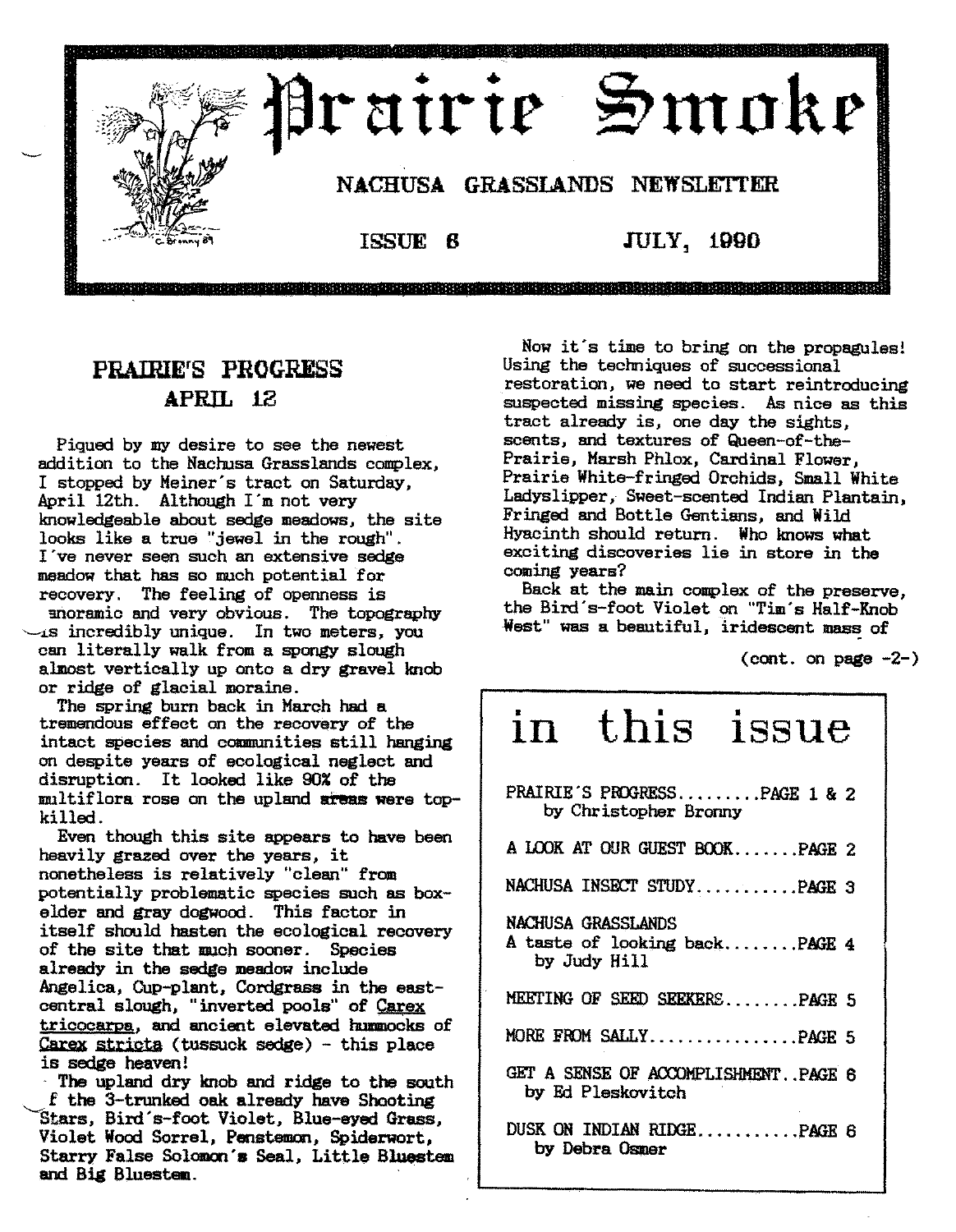lavender-blue in the diffuse light of a rainy afternoon. Kittentails were also in bloom. Cream False Indigo and Bastard Toadflax were just beginning anthesis. Words alone cannot begin to convey the privilege of being witness to the recovery of a natural ecosystem.

The fire ripped through the brush on the west-central edge of the wetlands and did a marvelous job in opening up the ground-level canopy. Along the trail I was pleasantly surprised to find Prairie Violet (Viola pedatifida) on the elevated "lip" just before the land grades down into the wetlands. On the way back (I didn't have time to make it over to the NW corner of the preserve), I noticed Blue-eyed Grass on the SW-facing slopes of "Trash Knob"

By the way, would someone please remember to burn the two potholes in the center portion of the preserve either this fall or by next spring?

## PRAIRIE'S PROGRESS JUNE 20

On a quick June 20th walkabout of the Grasslands, I was elated to find that our restoration efforts over the past three years are finally bearing fruit (or should I say seed!).

In the NW corner of the preserve, Bottlebrush grass, the wild ryes, and native bromes are growing riotously in the savanna (can the forbs be far behind?). This is especially good news in light of Ron Panzer's exciting new discovery of a certain Hystrix-feeding Papaipema moth that was recently discovered in neighboring Franklin Creek State Park. .

Seedlings of wild lupine (spot-seeded last summer) were found growing on the sandy ledge below the elevated knob in the NW corner of the preserve, as well as on the ledge above the white quartz blow-out of "Tim's Half-Knob West" in the main complex of knobs of the preserve.

In the large "87" seeded area just west of the main complex of knobs, compass plant seedlings looked vigorous, and there are probably thousands of Pale Purple Coneflowers ready to make their successional move by next year  $-$  I even found a solitary one already in bloom! I also spotted about 3 clumps of Penstemon in bloom; stiff goldenrod should bloom this season as well. Grasses appear spotty - I only found one clump of big bluestem, although Canada wildrye is coming in nicely.

Seeds of bird's-foot violet and needle grass are ripe - Hill's thistle was in bloom, along with the dainty pink sandwort intermingling with the delicate low-growin early panic grasses.

Unfortunately, this wet season has apparently stimulated a bumper crop of sweet clovers, especially on the narrow "87" seeded strip in the north central portion and the extreme SE knob of the preserve. I also discovered an errant garlic mustard seedling trying to establish a beach-head in the NW savanna - vigilance!

....by CHRISTOPHER BRONNY

SPIDERWORT Lennie Ashford

SPIDERWORT (Tradescantia ohiensis) blooms in the morning and fades away to fluid by lid-afternoon. The 3 beautiful blue petals with *b* stamens are topped by yellow anthers. It may grow from a height of 1 to 3 feet. They are found on a variety of prairie types. Ornate box turtles often use this plant as a food and moisture source.

### A LOOK AT OUR GUEST BOOK

The Grasslands has hosted many guests since our last report. Guests come from far and wide. Nearby towns, Oregon, Dixon, Mt. Morris, Ohio, Polo, Grand Detour, Walnut, Rochelle are well represented. Geneva, St. Charles, De Kalb, Crystal Lake, East Moline, Sycamore, Creston and Malta also sent guests . Twelve members of the Du Page Birding Club visited on a rainy day. Their comment, "it was a 'wash out'''. A member of the Spring Valley Nature Sanctuary states, "Saw many sandy soil plants new to a 'prairie restorationist"·. Other comments: "Wonderful day to see, hear, and feel a prairie wind" .... "Wonderful hearing bobolinks, meadowlarks, bluebirds!". A comment from North Carolina ..."Excellent preserve. Enjoyed it very much. It's a shame there's not more left." From London, England ....."this is why I came to Illinoi: man." We had two guest from England this one and one from Oxford. Several states were represented: Ohio, North Carolina Wisconsin, New York, and Washington, OC. The bobolinks are very popular with everyone!

-2-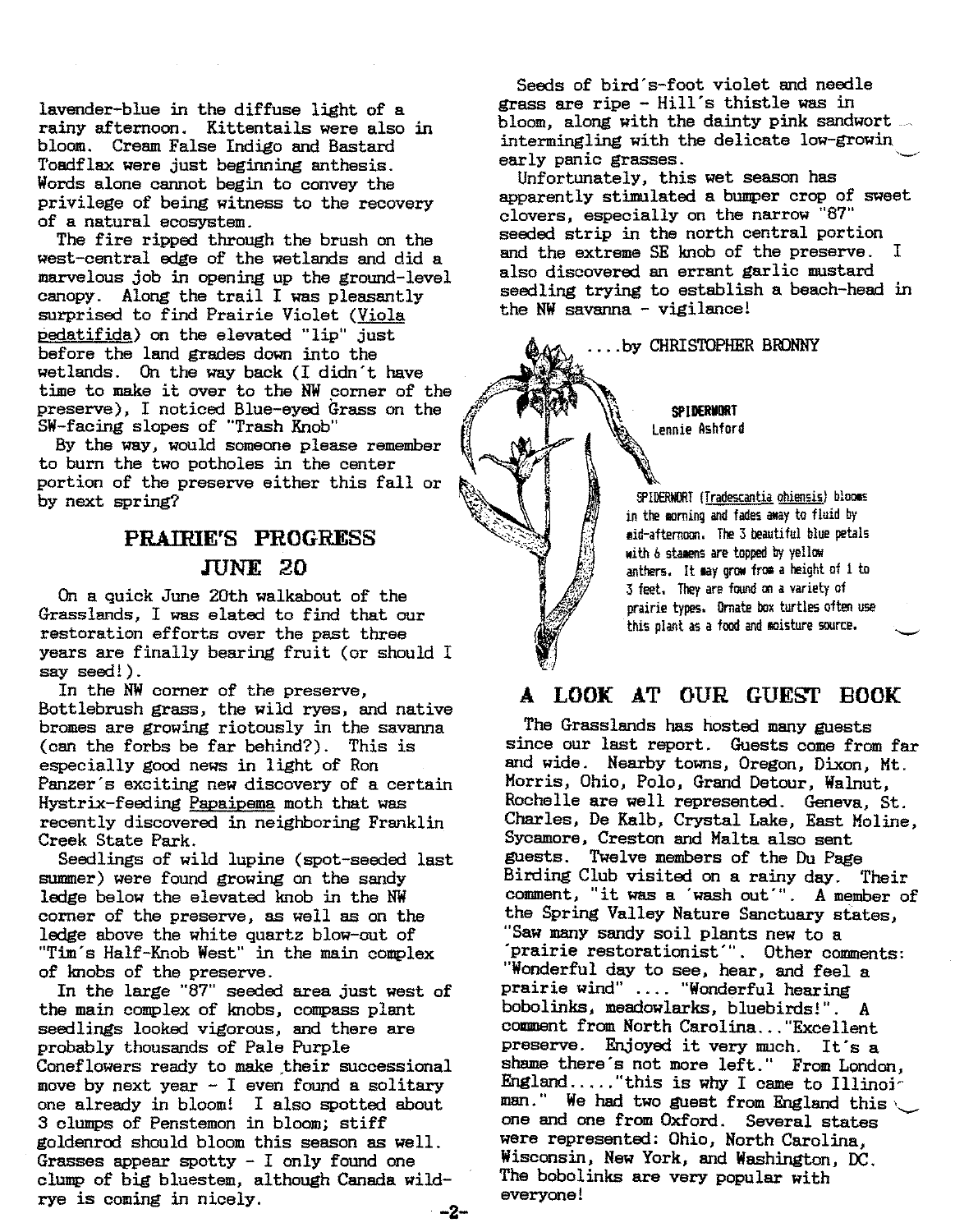#### NACHUSA PRAIRIE INSECT STUDY

[Your editor will attempt to summarize Ron anzer's insect study at Nachusa Grasslands. Please forgive me if you find error~ in my summarization, insects are one are... where I need lots of education!]

Ron Panzer's work continues to confirm that Nachusa Grasslands habitat is one of the richest assemblages of tallgrass prairie invertebrates that we know. Ron will continue his work this summer. He will be looking at the Meiner's tract with its sedge meadow wetlands. Work will continue on reintroduction of some of the rare prairie butterflies, grasshoppers, etc.

Mr. Panzer and his associates visited the Grasslands on 9 occasions in 1989 and managed to capture and identify 20 new species. "We managed to black light four times and recorded 3 new Papaipema moths within the Nachusa/Franklin Creek State Park complex, one is a new record for Illinois, and the other 2 haven't been seen here in decades!", states Panzer.

A permanent census route traversing both upland prairie and old field restoration plots was established on the south half of

he preserve in 1987; censuses were -conducted in 1988 and 1989. Aerial and sweep nets have been used to capture specimens.

Three hundred and sixty-five insects have been captured and identified to genus. Fifty-two of those captured were determined to be uncommon prairie arid/or savannarestricted species.

Mr. Panzer states, "Although intense grazing has degraded the upland plant communities on this site, Nachusa grasslands, by virtue of its large size, supports significantly more remnantrestricted insect species than do smaller "virgin" sites that persist in this region."

Many prairie and savanna-associated species have been found to occur on this site. The Regal fritillary, the Two-spotted skipper, the Baltimore checkerspot, and the Olive hairstreak are known to occur on less than 20 protected sites in Illinois and thus should be considered to be very uncommon elements.

Most of the moths recorded thus far have been common, wide-ranging animals. The Lead ~)lant flower moth, the Turtlehead papaipema, and to a lesser extent the Khunia flower moth, Eupatorium flower moth, the Guara flower moth, the Judith underwing, and the

Wild indigo borer are notable exceptions. The Lead plant flower moth  $\S$ . lucens, is known from few sites in Illinois. The Turtlehead papaipema is know from Nachusa Grasslands only. This is a new state record!

The katydid and grasshopper communities at the Grasslands compare favorably with those found on the largest and finest sand and tallgrass savannas in this region.

Seventy-six leafhopper species have been recorded. The bulk of these are common, old field species, however, 15 are thought to be uncommon, remnant-restricted species. Two uncommon froghoppers were found to occur in sizeable numbers.



Mr. Panzer recommends prescribed burning of at least 25% of the site each year. He suggest 50% of the upland prairie habitat be spared as a sanctuary for prairie insects and the food plants they require. Shortages of either nectar resources or requisite larval host plants can limit butterfly population. To remedy this situation Mr. Panzer suggests early plant restoration efforts should focus on plant species such as Milkweed, bird's-foot violet, leadplant, New Jersey tea, black-eyed Susan, pale coneflower, Hill's thistle, blazingstar, and prairie coreopsis.

(next issue ..Nachusa Grasslands Insect Translocation)



-3-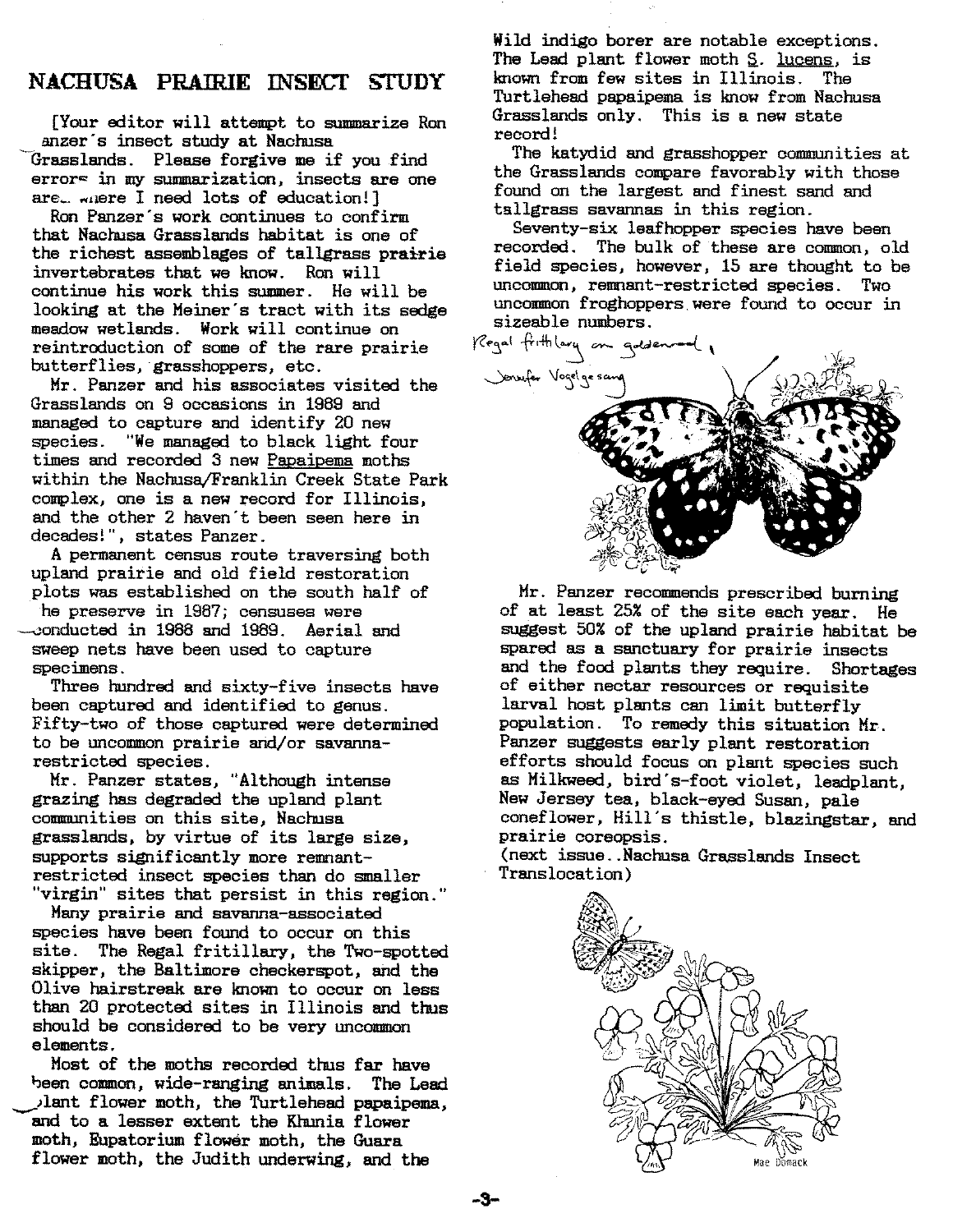# NACHUSA GRASSLANDS A taste of looking back by Judy Hill

It takes a field trip to rejuvenate the crispness of a memory, to spark a prairie fire in the heart and mind of a nature lover, and it makes us strive to preserve what little true prairie remains.

I looked at a map in the Newsletter and saw Dot's Knob and Doug's Knob printed there. These names are familiar; just who were/are these people? The answer opened a door for me. The March 20th field trip, with Dot Wade as our group's leader, satisfied and yet aroused my curiosity about different kinds of prairie ecology. These two knobs are not far apart. Each contain some entirely different type of life in and upon them. There was the noticeable absence of the all too-often spring bum. Having grownup in a big bluestem prairie, I know there were places that the wildfire jumped over or detoured around. Perhaps there are prairie places that never experienced fire. Is this one of those places? Study what is above, below, behind, and then proceed with a light and careful footfall.

Mom and Dad bought a small lot  $(80' x)$ 160') with a two-year old "shell" on it in 1943 for the sumof \$2,000, complete with an outhouse and new rainbarrels. I was two

a two-lane highway and it's deep wet ditches with ease. Nobody burned their land alone; it was a planned event. The entire prairie was never all deliberately burned. Why? I can only speculate.

Everyone had several rainbarrels. Some were the 55-gallon steel drums with the top cold-chiseled out. Some were wooden, washed inside with tar. But, always one just for soaking the gunny sacks, old cotton rugs and worn out com brooms. No luxury of "flappers". Anyone living in these "sticks" soon made it a habit of scanning the horizon often and respond to the alarm of a certain scent in the air, day or night. There is no other odor on this earth like that in the smoke from prairie fire.

We were in its path on several occasions. If we had not backfired, we would have been gone from this earth. I know, because I disobeyed myparents and ran out to meet the wall of flames while hollering, "Stop! Please, stop!". I stood still in the burnt backfire area and all was silent for a moment. The wall of flames was about as high as our story-and-a-half frame cottage. All yellow, white, and dark red tongues vacuuming up exploding grass stalks into the blue sky, throwing them out at their tops. Myhair was being pulled forward and my dress ballooned in front. I heard only the roar and felt the increase in heat of the approaching vortex. Standing calmly, there was no reason to listen for a human voice.

I.... ran out to meet the uall of flames while hollering, "Stop! Please, stop!". I stood still in the burnt backfire area and all was silent...."

years old then. Dad was rejected at his I had been cleansed of any fear. Suddenly, Army physical, loved outdoors and city-bred my feet were off the ground as Dad grabbed Mom had no idea what was in front of her my dress at the back of my neck. I was with him. We were in the "sticks"; no mulled from that "room" in front of the electricity, natural gas, running water nor fire. No, I cannot remember the hurt from manyclose neighbors. It was living on the being singed. Only the sound, the changing edge. It was World War II with it's colors and soothing movement of the flames, patriotism, rationing, and black markets. and mostly the fragrance are most vivid in It was living in the face of Nature's my mind. Those are the lures into it's sometimes angry temper. One part of her trap. Fire demands humility, because<br>temper is fire. the manking ingenious plots do not alway

Durham in the little muslin sack with the Some of our neighbors were consumed by him to blow smoke rings. This is how he should never see and feel fire. Thank all tested the wind during those special times of you for Nachusa. tested the wind during those special times of you for Nachusa. . . . . \_,\_~ \_", .... /~"-'-"', we backfired the prairie making a crude and not always effective firebreak during a<br>"worry" season (which could be anytime<br>except during snowcover or in a rainstorm).<br>Ever see a green prairie burn? A violent Ever see a green prairie burn? A violent westerly in July could help the flames jump

pulled from that "room" in front of the temper is fire. mankind'S ingenious plots do not always alter or stop Nature's acts upon her stages. gold loop drawstrings. He could roll his fire, which is another story for a different

cigarette using only one hand and I'd beg time. Perhaps there are special places that

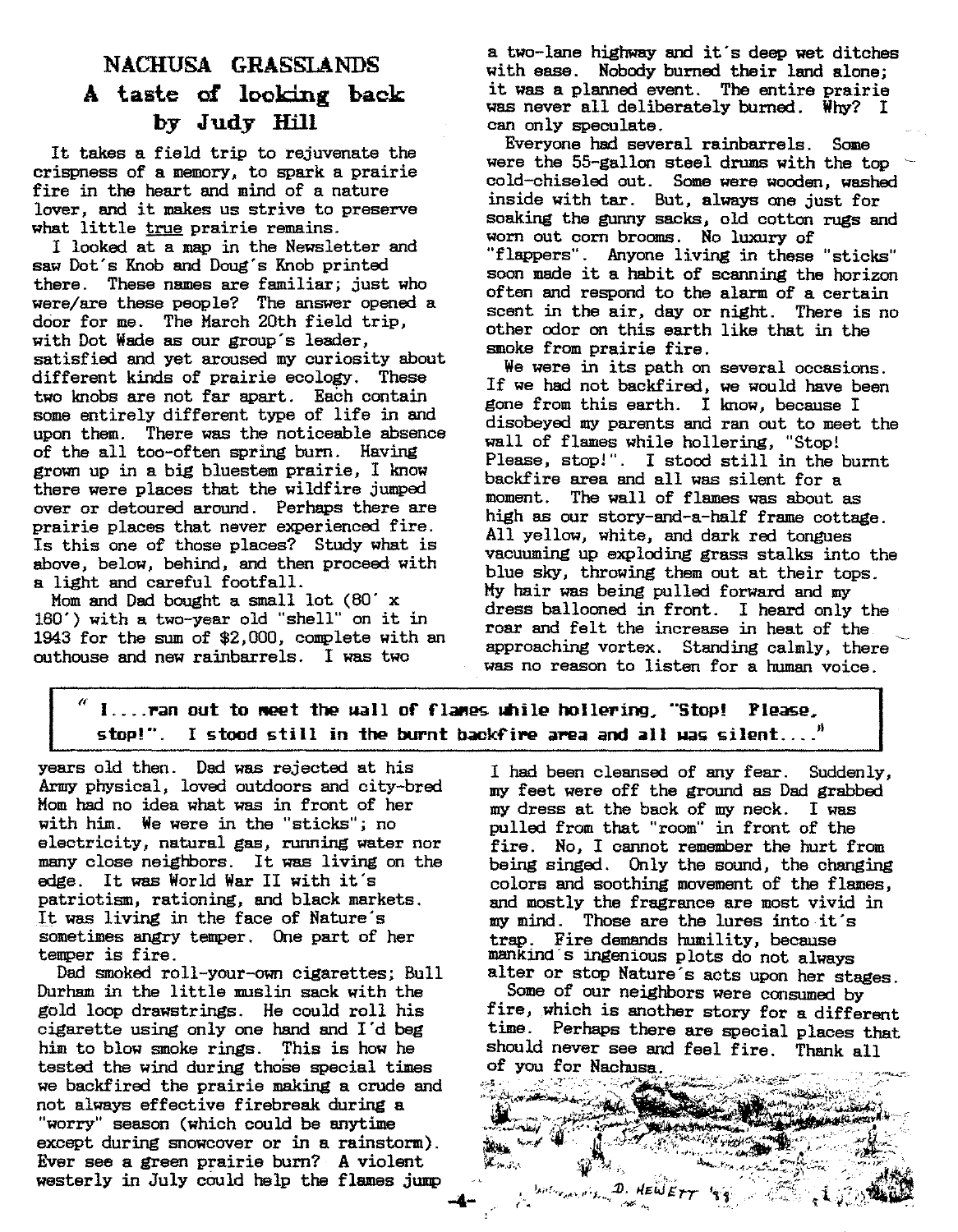#### MEETING OF SEED SEEKERS

A group of seed seekers met at the ~..irasslands to make plans for this seasons seed collecting. Sally Baumgardner directs the group. All agreed that collectors  $sh_{\text{unif}}$  meet first at the Nachusa sign, and then travel to the collecting site. Collecting plans will be cancelled if it is too wet.

What seeds to plant/scatter on the same day they are picked and which seeds to treat before scattering was also discussed. Dennis Lubbs will be the guide in this area. The group will do their best in maximum diversity of plant life.

A bulletin board in Baumgardner's red barn in the first "room" along Lowden Road is seeding headquarters. Mark on a map where you are collecting and/or scattering. Leave the map and a note on the cork board. Tack it securely. If you don't have a map, use<br>the large map on the white board. Use the large map on the white board. colored thumbtacks to mark areas. Please record the planting date also.

Specific persons were assigned species to collect. "We need a suicide seed collecting corps to get into wet areas and collect '1arsh Marigold, pickerel plant, bluejoint, ,-sweet flag, bog reed grass, bur reed, bulrush, sedges, rushes, sweet grass and the like", urged Sally. Sally is looking for volunteers. Why not give her a call?

Concentration of seed dispersal will be on the long, narrow area marked "Nov. 87" on page 5 of the April 1990 issue of Prairie Smoke.

All work days/seed collecting days should end in an enjoyable stroll of about a half hour, just looking at and learning more about Nachusa Grasslands and its unique plant and animal life.

"Go ahead and stop work 1/2 hour before quitting time", Sally councils.

Sally's last admonition is: BE SURE to gain permission to pick at off-site locations. Recruit friends, relatives, Scout groups, church groups, etc. and set up a seed collecting party! Allow time to "pay your volunteers" with a free tour of Nachusa Grasslands.

#### MORE FROM SALLY

"I want to thank Dot (Wade) and Isabel (Johnston) for their help!", proclaimed Sally Baumgardner. These seed seekers had two impromptu work days. They brought seeds and plants for the area near the Nachusa sign. They put in beard tongue, yellow coneflower, kittentails, goat's rue, purple clover, side oats grama, and little bluestem, Krigia biflora and Polygala seneca. Porcupine grass seed was also scattered in the "Nov. 87" area.

Sally suggests these seeds be collected now; shooting star, any sedges that are loose and dry, bird's foot violet, lousewort, kittentail, June grass, and Hill's thistle. You may hold them for a short while or go ahead and scatter in that "Nov. 87" area. If you picked them in a high dry place scatter them in a high dry place. She suggests you wait for Dennis Lubbs instructions for the low, wet areas. Please avoid Dr. Daiadyk's study areas when gathering seeds at the preserve. They are all well marked.

"And we need volume!" is Sally's assessment of seed needs. Scheduled Work Days are:

MONDAY JULY 23 - 10 AM MONDAY JULY 30 - 10 AM SATURDAY AUG. 4 - 11 AM SUNDAY AUG.  $5 - 11$  AM MONDAY AUG. 20 - 10 AM MEET AT THE NACHUSA SIGN AS USUAL IF IT'S RAINING, ALL IS CANCELLED.

"Special thanks to Ed Pleskovitch", Sally added, "for all the spiderwort seed he collected". Now is an excellent time to get that species. Why not collect some for Nachusa Grasslands? We need volume!

#### EDITOR'S COMMENTS

All our readers should get a copy of "The Conservator", newsletter of the Illinois Chapter of The Nature Conservancy. It has excellent information and pictures dealing with Nachusa Grasslands, That's the SUMMER 1990 issue.' I was thrilled as I received Chris Bronny's news about the past seeding that is finally "bearing seed". And Ron Panzer's exciting discoveries about Nachusa's insects! I think perhaps, I should include Sally Baulgardner's phone number again, It's *708/b55-* 4295. She has an answering machine so you are able to leave a message if you don't get Sally, Please support Sally with seed collecting, as she said, "we need volume". How about all those quests? I love the comments, And Dusk on Indian Ridge, although not written about Nachusa Grasslands, it is another site in lee County, Visit Nachusa Grasslands and be one of the fortunate few who hear the coyote sing! Don't miss Judy Hill's exciting "A taste of looting back",

-5-